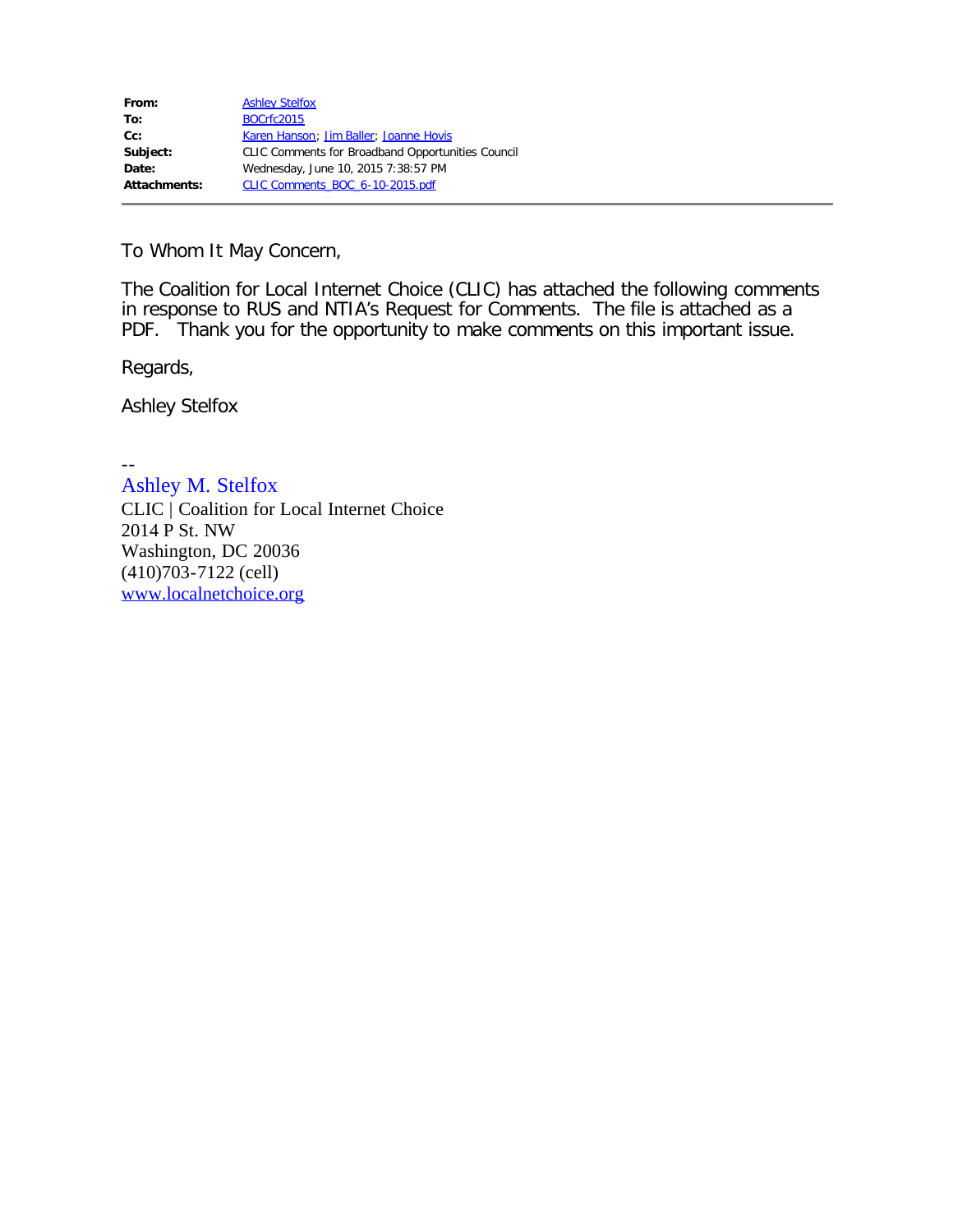# **Comments of the Coalition for Local Internet Choice**

#### **Submitted to the Broadband Opportunities Council June 2015**

#### **Table of Contents**

|             | Introduction.                                                             |                |
|-------------|---------------------------------------------------------------------------|----------------|
| $\Gamma$    | Federal Policy Should Enable and Promote a Wide Range of Entities to Work |                |
|             |                                                                           |                |
| П.          | Federal Policy Should Recognize that State Barriers to Local Broadband    |                |
|             |                                                                           |                |
|             |                                                                           |                |
|             | IV. Federal Broadband and Other Funding Should be Coordinated Across all  |                |
|             | Federal Agencies so as to Incorporate Broadband in Other Funding Programs |                |
|             | and Reduce Silos                                                          |                |
| $V_{\cdot}$ | Federal Policies Should Enable Coordination Between All Levels of         |                |
|             | Government to Promote Use of Federal and Federally-Funded Broadband       |                |
|             |                                                                           |                |
|             |                                                                           | $\overline{1}$ |
|             |                                                                           |                |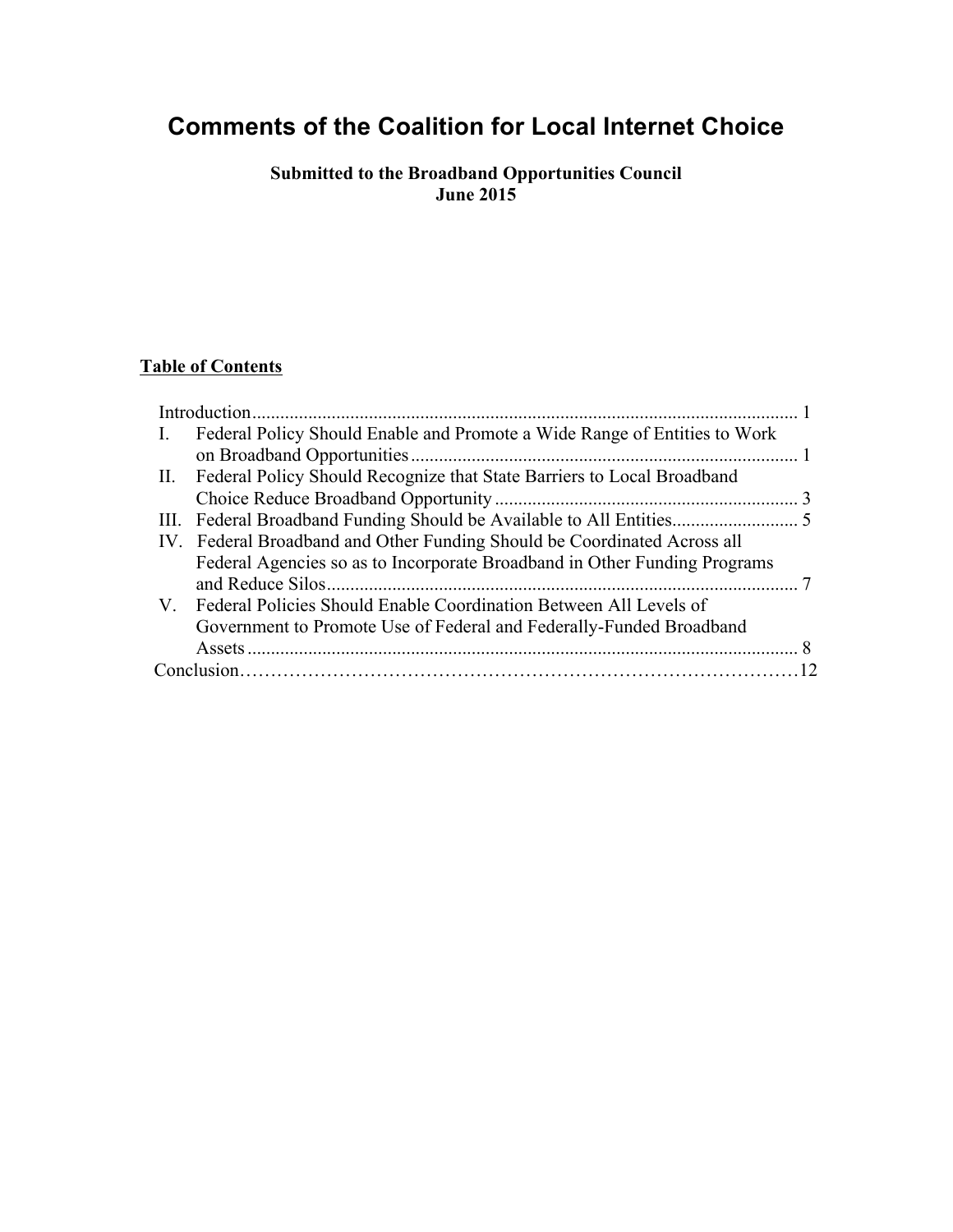#### *Introduction*

The Coalition for Local Internet Choice submits these comments to the Broadband Opportunities Council with appreciation for the Council's interest in seeking input and experience regarding how the Federal government can enable and facilitate broadband. The Coalition for Local Internet Choice (CLIC) represents a wide range of public and private interests that support the authority of local communities to make the broadband Internet choices that are essential for economic competitiveness, democratic discourse, and quality of life in the 21st century. CLIC does not advocate for any particular approach, municipal network, partnership, or other involvement model; rather, it is focused on ensuring that local governments and their stakeholders have the authority to make these decisions. To that end, CLIC works to promote the right and authority of local interests to engage in broadband projects as they see fit and to access federal broadband opportunities and other benefits on the same terms as other entities.

# *I. Federal Policy Should Enable and Promote a Wide Range of Entities to Work on Broadband Opportunities*

Federal policies should promote and facilitate broadband deployment by a full range of potential entities including localities and their private partners. Our nation's requirements for high-capacity, ubiquitous broadband will require extensive collaboration among, and investment from, all parties: local communities, regions, state governments, national government, the private sector, interest groups, and others. Local governments are central players in ensuring that that last mile fiber connection to homes and businesses is achieved. Local elected officials are also well positioned to evaluate the infrastructure and economic development tools needed to sustain viability, encourage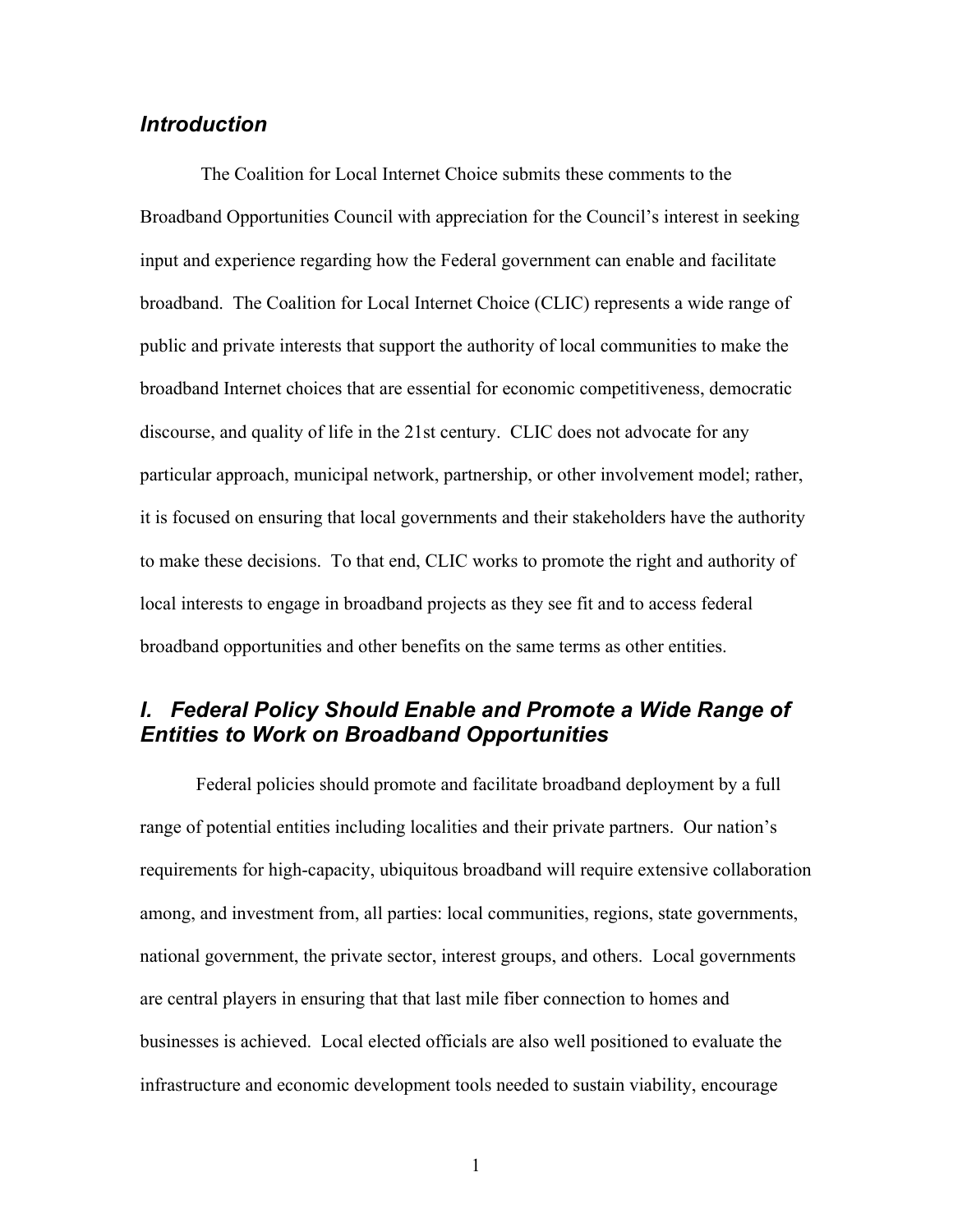growth, and ensure that the unique needs and specific interests of local communities are addressed. CLIC urges the Council to recognize in its forthcoming report that local governments are key partners to the private sector, the states, and the federal government in broadband development.

Broadband opportunity is created by a range of entities in a variety of ways none of which should be precluded or restricted by law. In many cases, private telecommunications carriers are best positioned to deploy broadband to a given community. In other cases, a partnership of public and private entities will represent the best solution to meet challenging broadband economics. In many other cases, entities such as local, state, or tribal governments, regional authorities, or non-profit organizations, may be best suited to improve broadband availability in an area.

There are also a variety of options that must be considered in order to cover deployment costs and spur investment in broadband networks. Different methods may be preferable in different communities and may vary depending on the provider. For example, networks may be financed by private investment, by government investment, by public-private partnerships, by tax incentives, or by other means. None of these approaches should be prohibited by law or burdened by special restrictions (such as laws that forbid cross-subsidy by governments but allow it for private entities).

The United States requires significant new investment in next generation fiber networks, and the truth of the matter is that the private sector cannot do it alone. These networks are expensive and many communities are unable to make themselves financially attractive to the private sector. But the nation cannot wait for the economics of broadband to miraculously change. We must welcome competition from all quarters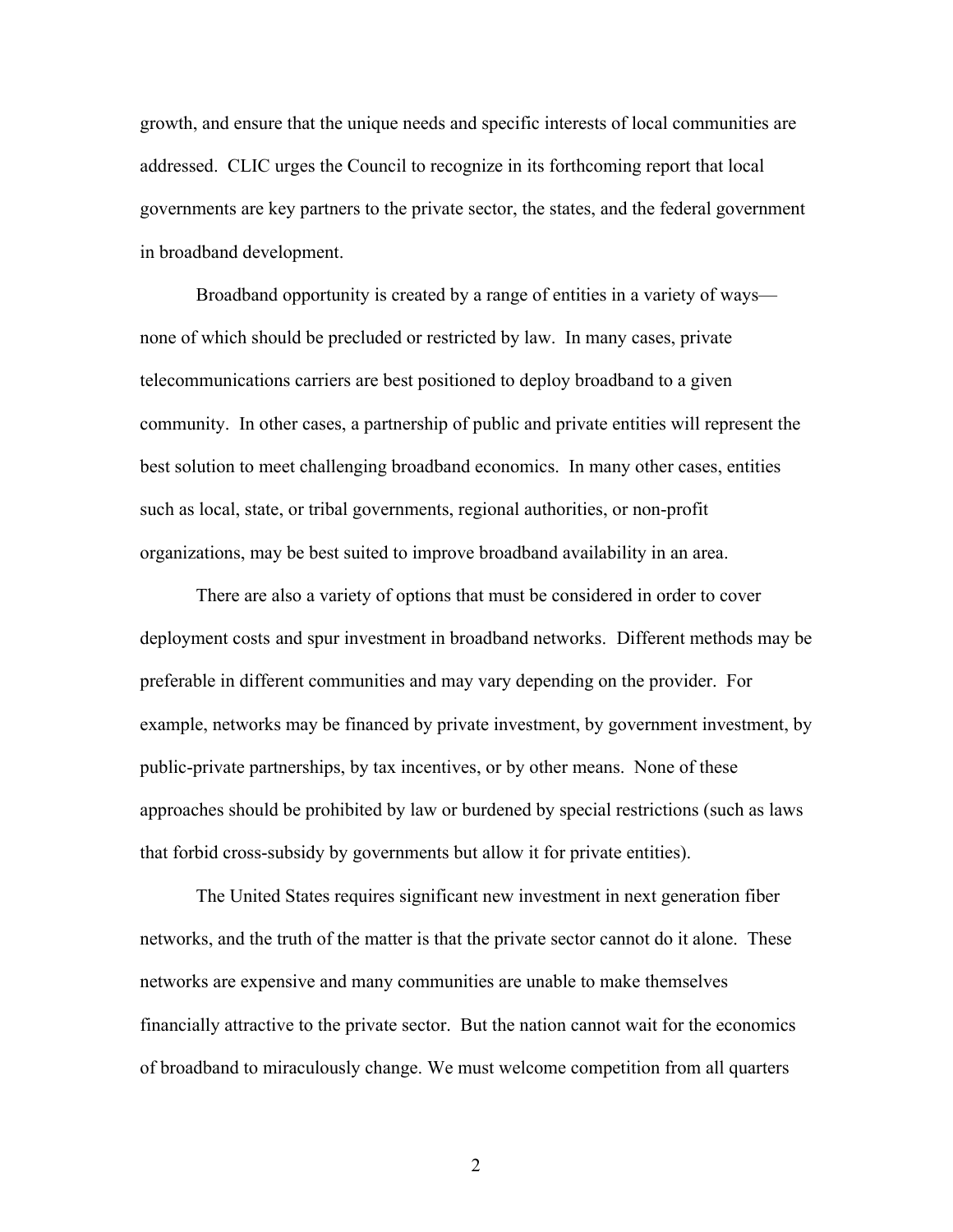including from local governments, local communities institutions, and community nonprofits. We must encourage and develop public-private partnerships. We must develop policies that encourage both private and public networks. All of which will ensure that no options are taken off the table at a time when the development and deployment of next generation networks is critical.

## *II. Federal Policy Should Recognize that State Barriers to Local Broadband Choice Reduce Broadband Opportunity*

Approximately twenty states currently restrict and in some cases prohibit local governments' involvement in the deployment of broadband networks. The Council should recommend that states remove barriers that preclude or inhibit any entity from deploying and operating broadband networks or partnering with other entities to do the same.

Local governments do not undertake broadband projects lightly or for purposes of profit. Rather, local governments are generally conservative and risk-averse; they undertake these projects out of economic necessity to bring the benefits of broadband to their communities. Before embarking on a community broadband initiative, local officials typically ask the established carriers to meet local requirements or at least to work with the local government to do so together. Not only does this make practical sense, but political realities dictate that local governments give the carriers such an opportunity. Unfortunately, the carriers almost always decline, particularly in rural and high-cost areas where they cannot economically meet local requirements.

Today, hundreds of local governments are convinced that affordable access to advanced communications services and capabilities is essential to ensure success in the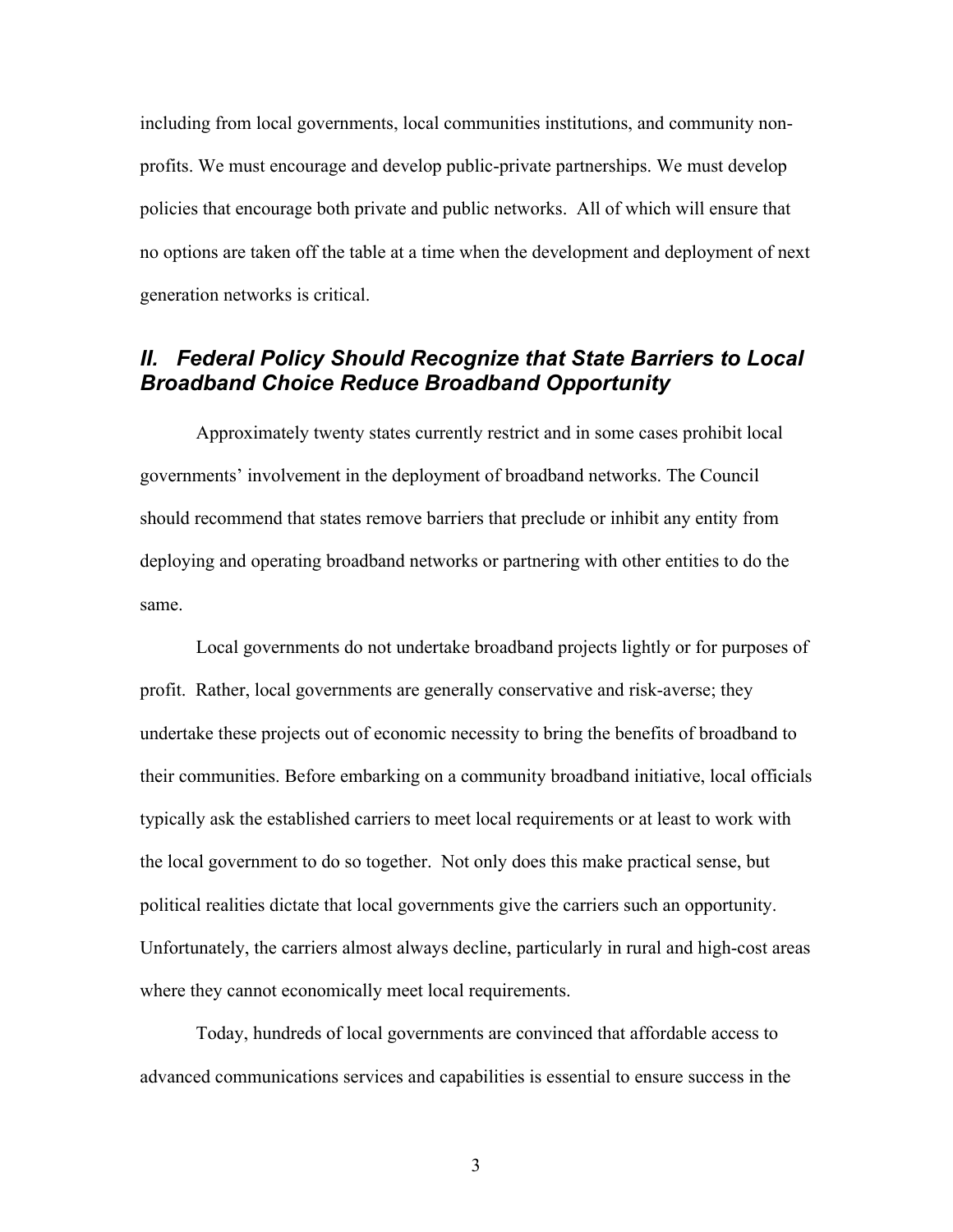emerging knowledge-based global economy. Many have already developed their own communications utilities, and numerous others are eager to do so. Unfortunately, incumbent providers have often responded with a variety of efforts with the purpose and effect of halting or delaying public broadband initiatives.

First, some incumbents have sought to push local decision makers and the public into abandoning such initiatives. Where such efforts at the local level have failed to discourage community broadband initiatives, some incumbents have lobbied state legislatures to prohibit or effectively prohibit local government public communications initiatives. In recent years, such efforts have had only sporadic success. Unfortunately, new barriers sometimes do make it through to enactment, and existing measures have been difficult or impossible to remove at the state level.

While the barriers differ from state to state, they all have a single purpose and effect – to block or significantly delay public entities in deploying advanced communications networks. The barriers do so either by prohibiting specified activities outright or by imposing "level playing field" requirements that actually make it practically impossible for local governments to undertake the ventures. As the FCC recently recognized in its February 26, 2015 order, rather than create competitive equality, the barriers subject local government to prohibitively time-consuming and expensive procedural and substantive burdens that private entities need not meet -- and cannot meet. Unless and until these barriers are removed by federal or state action, countless communities in the states in question will be deprived of the advantages that communities in other states enjoy. If America's communities are to achieve their full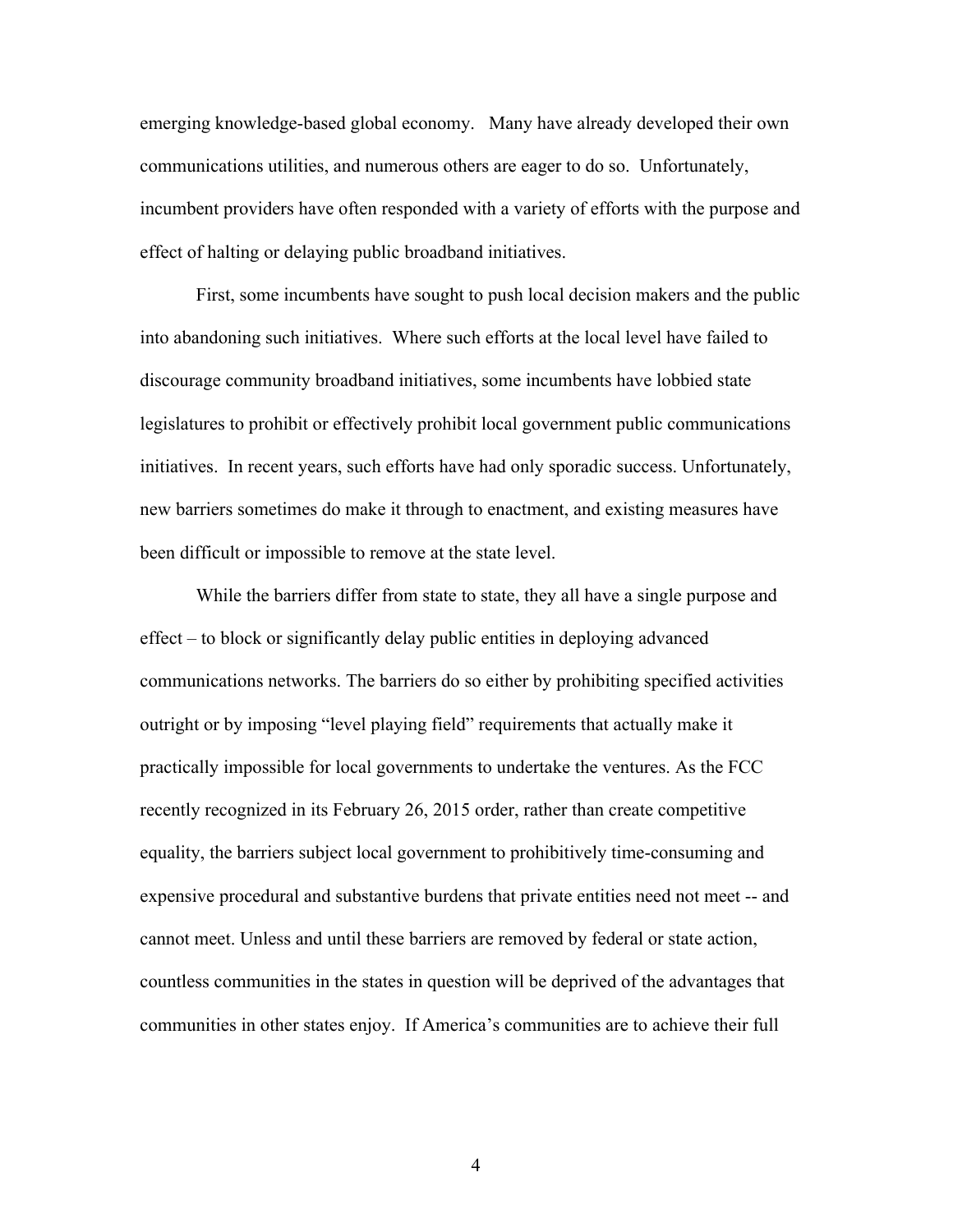potential, public broadband initiatives must be protected from these unnecessary and prohibitive barriers.

### *III. Federal Broadband Funding Should be Available to All Entities*

CLIC suggests that the federal government should promote this simple policy: broadband deployment, from whatever source, should be promoted; and wherever the federal government creates a mechanism for broadband deployment, eligibility should not be limited but should always include all potential participations including without limitation public and cooperative utilities; local, state, and tribal governments; competitive carriers; and non-profit private entities.

We again urge the institution of federal policies that promote broadband deployment regardless of the source. To this end, wherever the federal government creates an opportunity or funding stream for broadband or broadband-enabled activities, the opportunity or funding stream should be open to all entities to have the opportunity to compete. Specifically, we note the success of, and urge the model of, the Broadband Technology Opportunity Program (BTOP) and the Broadband Initiatives Program (BIP) overseen by the National Telecommunications and Information Administration (NTIA) and the Rural Utility Services (RUS) respectively.

The BTOP and BIP programs were established by Congress in the American Recovery and Reinvestment Act (ARRA). In the BTOP and BIP programs, Congress saw the potential for economic growth that could be spurred by broadband deployment. The programs, administered by NTIA and RUS, correctly realized that the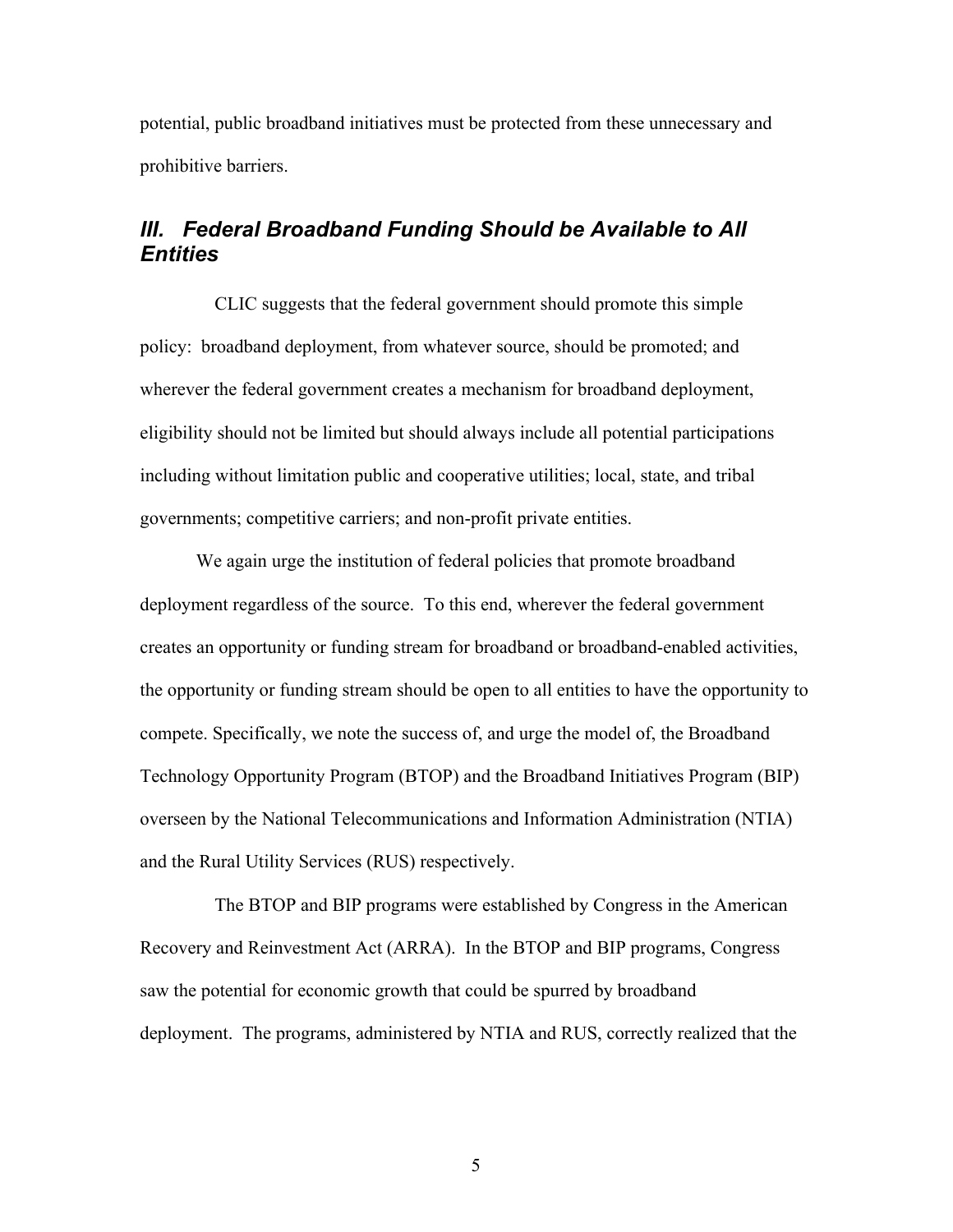entity deploying the broadband, whether a private for-profit carrier or a public entity, is irrelevant to the need for expanding broadband availability.

Numerous local, regional, state, and tribal entities applied for funding under BTOP and BIP to build and interconnect high-bandwidth broadband networks. The funded projects increased broadband availability at schools, libraries, community colleges, job training centers, hospitals, government buildings, emergency and public safety facilities, and other key community anchor institutions. They deliver service to numerous unserved and underserved Americans in rural areas, as well as in areas of urban and suburban poverty and need.

BTOP and BIP's open eligibility criteria should be considered a great success even with respect to those public and non-profit projects *that were not funded* – the open eligibility resulted in extensive, innovative planning and creativity and the creation of new, innovative partnerships among public and private entities; among state, local, and tribal governments; and among for-profit and non-profit organizations. Many of the projects that were not funded have nonetheless been built, albeit over a longer time period than if they had received ARRA funding. In any event, the open eligibility criteria of BTOP and BIP have left the nation far better off, with respect to both funded and unfunded projects, than would be true had eligibility been limited to traditional telecommunications carriers.

Indeed, in areas where private sector return on investment (ROI) is least likely or lowest, public or non-profit entities may be the only or best choice for bringing broadband to the community. Such low-ROI areas may include rural areas with very low population – or may include more densely populated areas where average incomes (and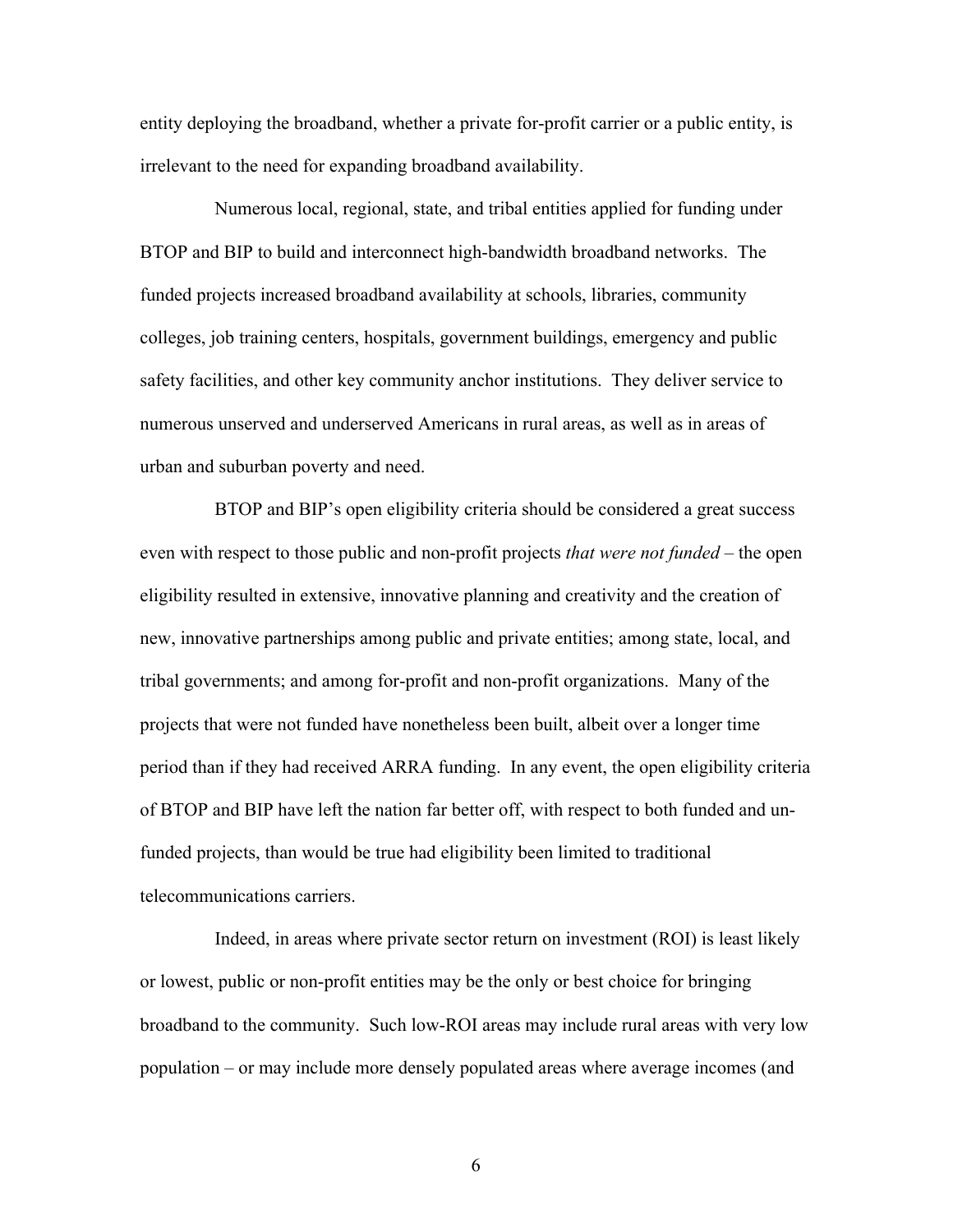disposable income for broadband adoption) are at their lowest. In such areas, even the prospect of a federal subsidy may not be sufficient to entice a for-profit carrier to invest; rather, the for-profit sector is likely to target the most potentially-lucrative of the unserved areas, seeking to maximize ROI. It is local, state, and tribal government, as well as non-profits, that are most likely to specifically target the neediest areas that are least served – not despite the lack of financial ROI but precisely because of that lack because communities step into the gap that the for-profit market fails to fill.

## *IV. Federal Broadband and Other Funding Should be Coordinated Across all Federal Agencies so as to Incorporate Broadband in Other Funding Programs and Reduce Silos*

The nation's broadband future requires coordination, commitment, and consistency on the part of the government entities charged with broadband facilitation and funding. This task is not insignificant: in the past, broadband planning has not involved interagency coordination within the federal government, and between the federal government, state and local government, the industry, and the public at large. CLIC urges the Council to recognize the extent of this task – and its significance – in the forthcoming report, and urge the Council to recognize the need for inter- and intragovernment cooperation and coordination.

CLIC further urges the Council to aggressively catalogue all broadband-related and infrastructure funding and support mechanisms that exist at the federal level – and to build a program for coordination of those mechanisms, such that they eliminate silos, enable efficiencies, and offer better outcomes. Within the Department of Commerce, for example, funding programs that include broadband elements exist within multiple administrations, including NTIA and EDA. USDA funds electrical and water/sewer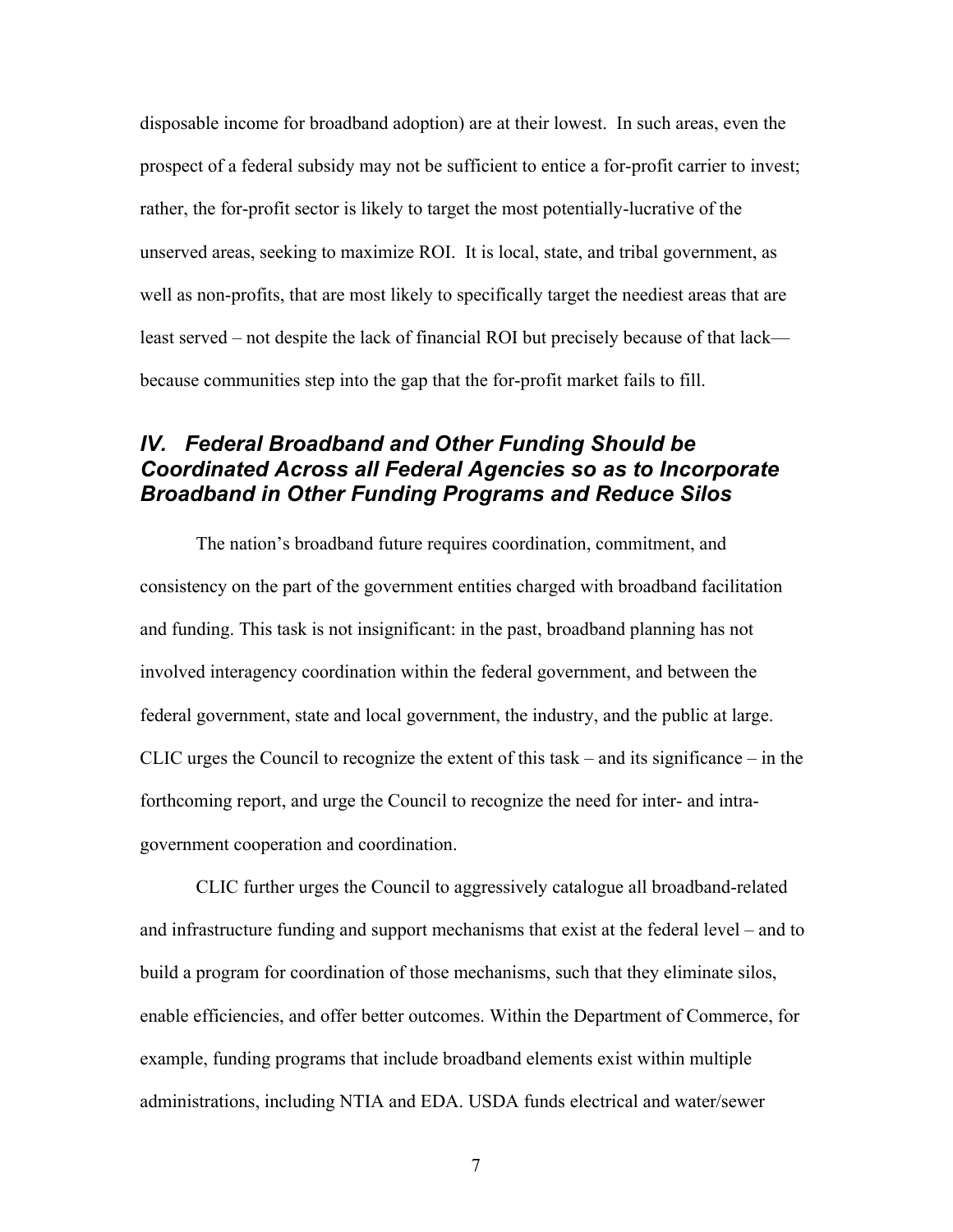infrastructure that could enable broadband. Related development programs are administered by the Appalachian Regional Commission and Delta Regional Commission. DOT funds massive infrastructure programs that include or could include fiber deployment. HUD, which also funds large infrastructure programs, allows some broadband funding through its programs. FEMA rebuilds massive amounts of key infrastructure in disaster areas. And, of course, the FCC administers the full range of Universal Service programs. All these represent just a sampling of the various federal funding mechanisms that do (or should) support broadband efforts, yet many of them are not coordinated or, to our knowledge, collecting and sharing consistent data. An effort to coordinate such that the programs can support and amplify each other would result not only in funding efficiencies but also in better broadband outcomes.

Based on the unique expertise at the level of local deployment, operations, and broadband adoption, we urge one significant approach for creating the requisite level of coordination with regard to the variety of programs that are available and may become available through different agencies. The Council should recommend tribal, local, and state government as advisory agents in design and execution of policies and programs, so as to benefit from on-the-ground, experience-based expertise and to ensure that information about federal efforts and opportunities flows down to the local level.

# *V. Federal Policies Should Enable Coordination Between All Levels of Government to Promote Use of Federal and Federally-Funded Broadband Assets*

Federal agencies can help accelerate broadband deployment by public entities in multiple ways. For example, whenever a federal agency plans to excavate in federal rights of way to lay fiber of its own, it can provide local governments, educational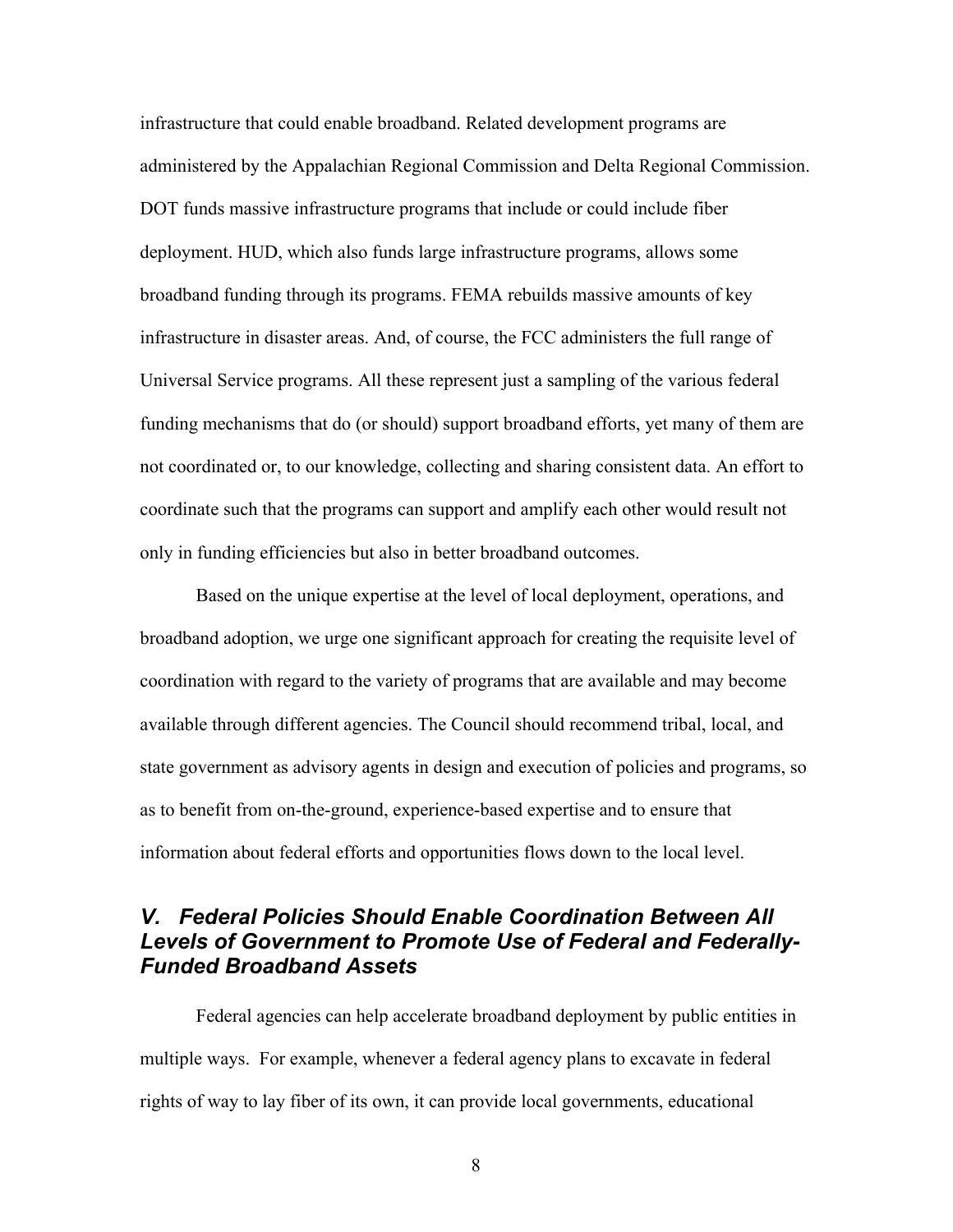institutions, libraries, and other public entities notice and an opportunity to install their own fiber and related facilities at the same time, without charge. Some federal agencies have also adopted rules and policies that encourage their state counterparts to make federally-funded, state-managed facilities available to local governments and others at no charge or minimal charge. More detailed guidance on how such facilities can be utilized in various circumstances (i.e. for commercial uses, for public use, etc.) would open new broadband deployment opportunities for state and local governments and minimize confusion from state to state.

#### *A. Reducing the Costs of Excavation and Construction*

There is enormous potential to coordinate projects at the federal, state, and local levels. As President Obama recognized in his Executive Order entitled "Accelerating Broadband Infrastructure Development" (June 14, 2012), federal coordination of access to federal rights of way and "dig once" policies can provide substantial excavation cost savings that, in turn, can greatly accelerate broadband deployment. The Broadband Opportunities Council should encourage federal agencies to take full advantage of this opportunity, but giving local governments and other public entities notice of when federal projects will require excavation or construction in the federal ROW. The notice should provide enough lead time for recipients to decide whether to install facilities of their own and for the federal agency in question to coordinate the project so as to meet the needs of all concerned. This process will be most effective and successful if local governments and other public entities are allowed to place their own facilities in the federal ROW without charge.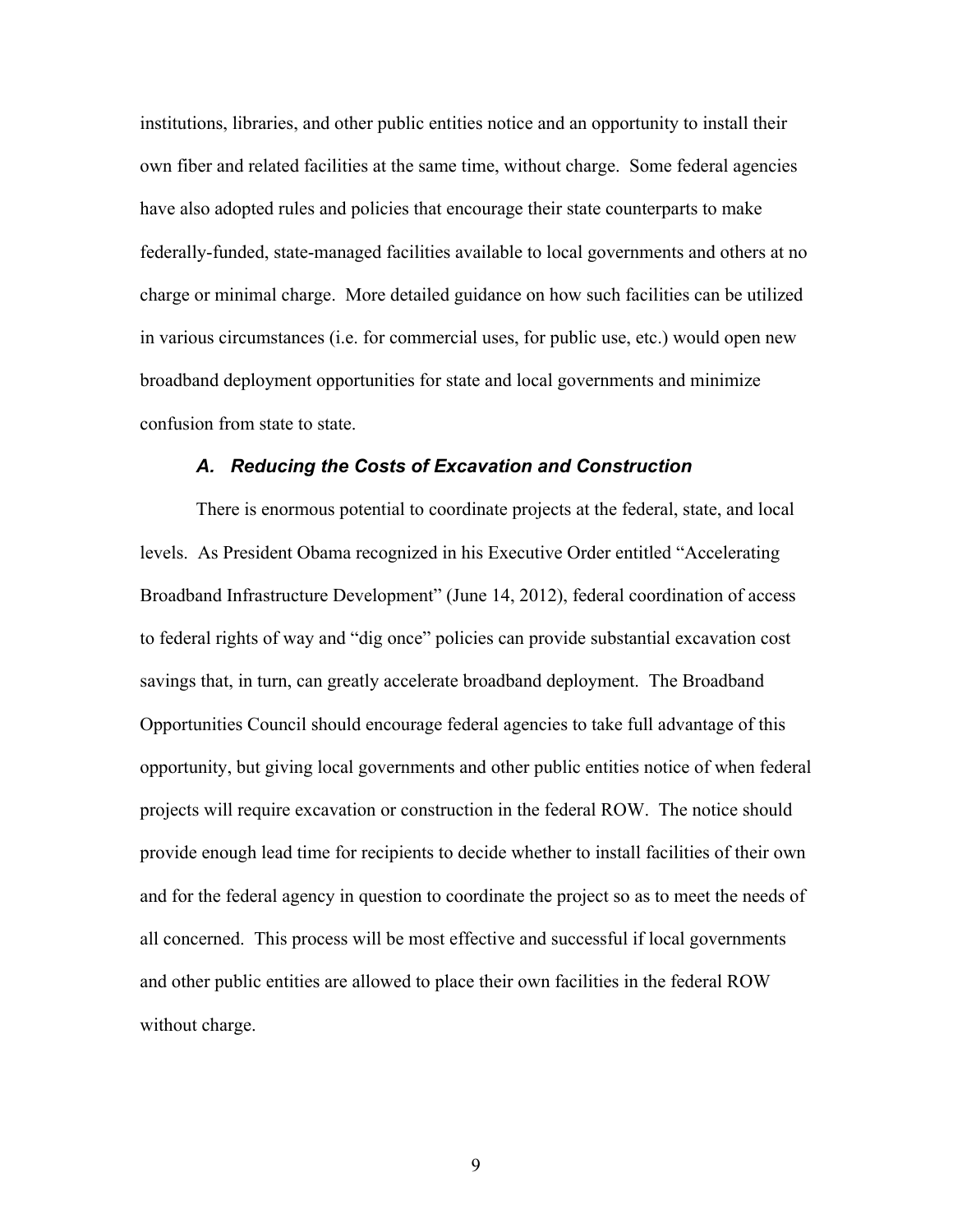#### *B. Using Federal Programs to Accelerate Broadband Deployment*

Federal agencies should make federal facilities available to local governments and other public entities to accelerate broadband deployment and should also encourage state governments to do so with federally-funded, state-managed facilities. In the latter case, federal agencies should make clear, through regulations, policy statements, and other guidance documents, that it encourages state agencies to use federally-funded facilities this way.

For example, the US Department of Transportation and the Federal Highway Administration have invested billions of federal dollars on state-managed fiber optic cables and related facilities that support state and local transportation systems. In many cases, unused capacity exists that could local governments could employ for a variety of useful non-transportation purposes. The Department of Transportation's regulations, 23 CFR  $\S$  710.403(d)(1), authorize state transportation department to make such unused capacity available, with FHWA permission, without charge when used "in the overall public interest for social, environmental, or economic purposes; nonproprietary governmental use…." The same regulation also allows unused capacity to be used for commercial purposes, provided that the user pays fair compensation for such use. Unfortunately, some state transportation departments, uncertain about how to apply these rules, have been slow to take advantage of them, More detailed guidance could be very help in unlocking the gates to these valuable assets.

Another example involving federally-funded transportation systems illustrates a related point. As indicated above, CLIC recommends that federal agencies adopt "one dig" programs that encourage local governments and other public entities to place their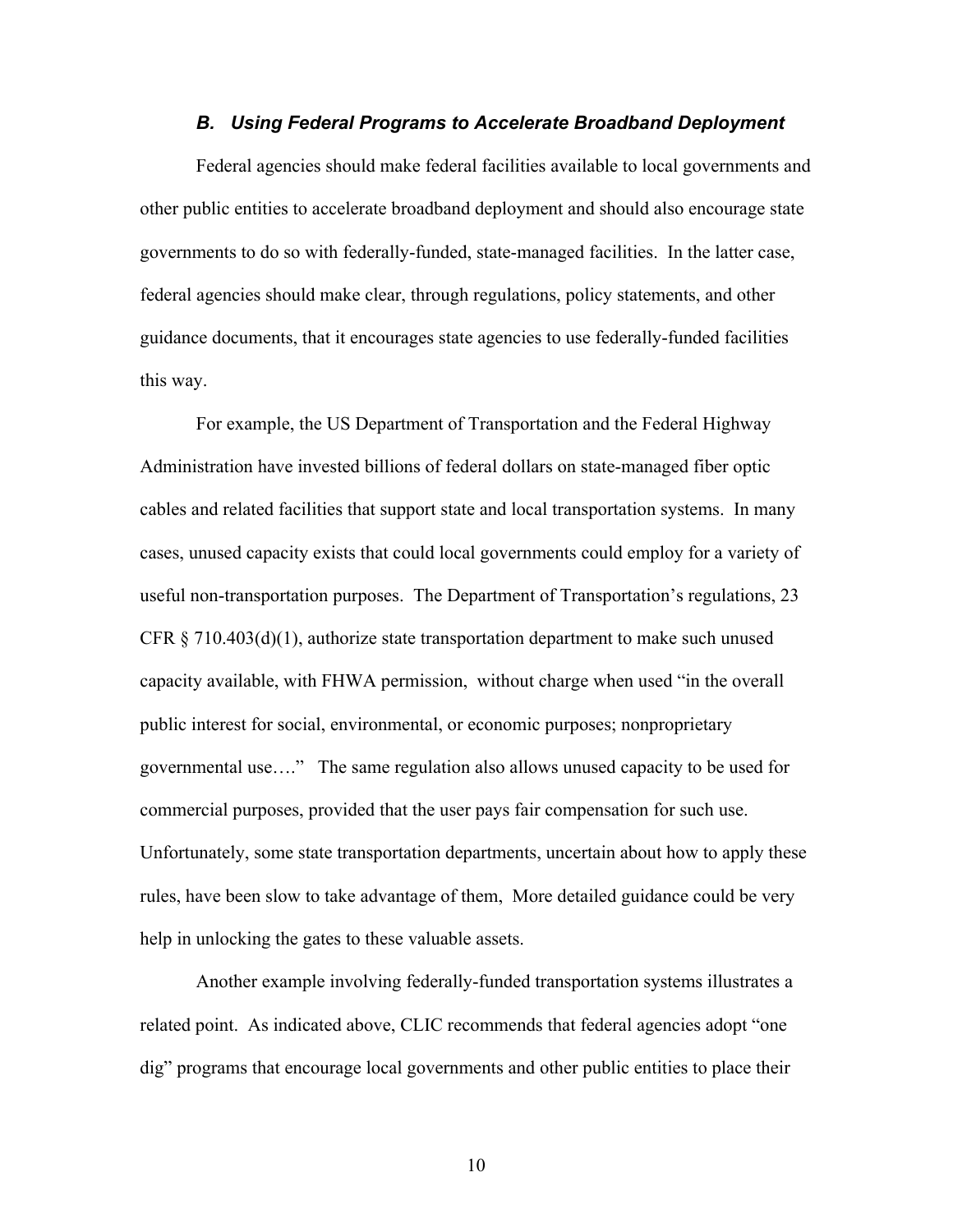own fiber and related facilities in federal rights of way when federal projects require excavation. For federal projects involving aerial cables and facilities, federal and state agencies that administer federally-funded transportation programs can help accelerate broadband deployment by local governments and other public entities by allowing them to overlash the federal or state cables. As the Federal Communications Commission has

observed,

Cable companies have, through overlashing, been able for decades to replace deteriorated cables or expand the capacity of existing communications facilities, by tying communication conductors to existing, supportive strands of cable on poles. The 1996 Act was designed to accelerate rapid deployment of telecommunications and other services, and to increase competition among providers of these services. Overlashing existing cable reduces construction disruption and associated expense. Accordingly, in the *Telecom Order*, we declared our continued approval of, and support for, third party overlashing, subject to the same safety, reliability, and engineering constraints that apply to overlashing one's own pole attachment.

…

Some *Telecom Order* petitioners continue to urge that we impose additional regulation on third party overlashing. We decline to impose additional regulation and clarify several aspects of our position regarding third party overlashing. Allowing third party overlashing reduces construction disruption and associated expenses which would otherwise be incurred by third parties installing new poles and separate attachments. We clarify that third party overlashing is subject to the same safety, reliability, and engineering constraints that apply to overlashing the host pole attachment. We affirm our policy that neither the host attaching entity nor the third party overlasher must obtain additional approval from or consent of the utility for overlashing other than the approval obtained for the host attachment.<sup>1</sup>

In either case – whether underground or aerial – federal and state agencies can

significantly accelerate broadband deployment. To facilitate such deployment, the

 1 *In the Matter of Amendment of Commission's Rules and Policies Governing Pole Attachments*, *Consolidated Order on Reconsideration*, in CS Docket No. 97-151, May 25, 2001, at ¶ 73 and 75 (emphasis added).